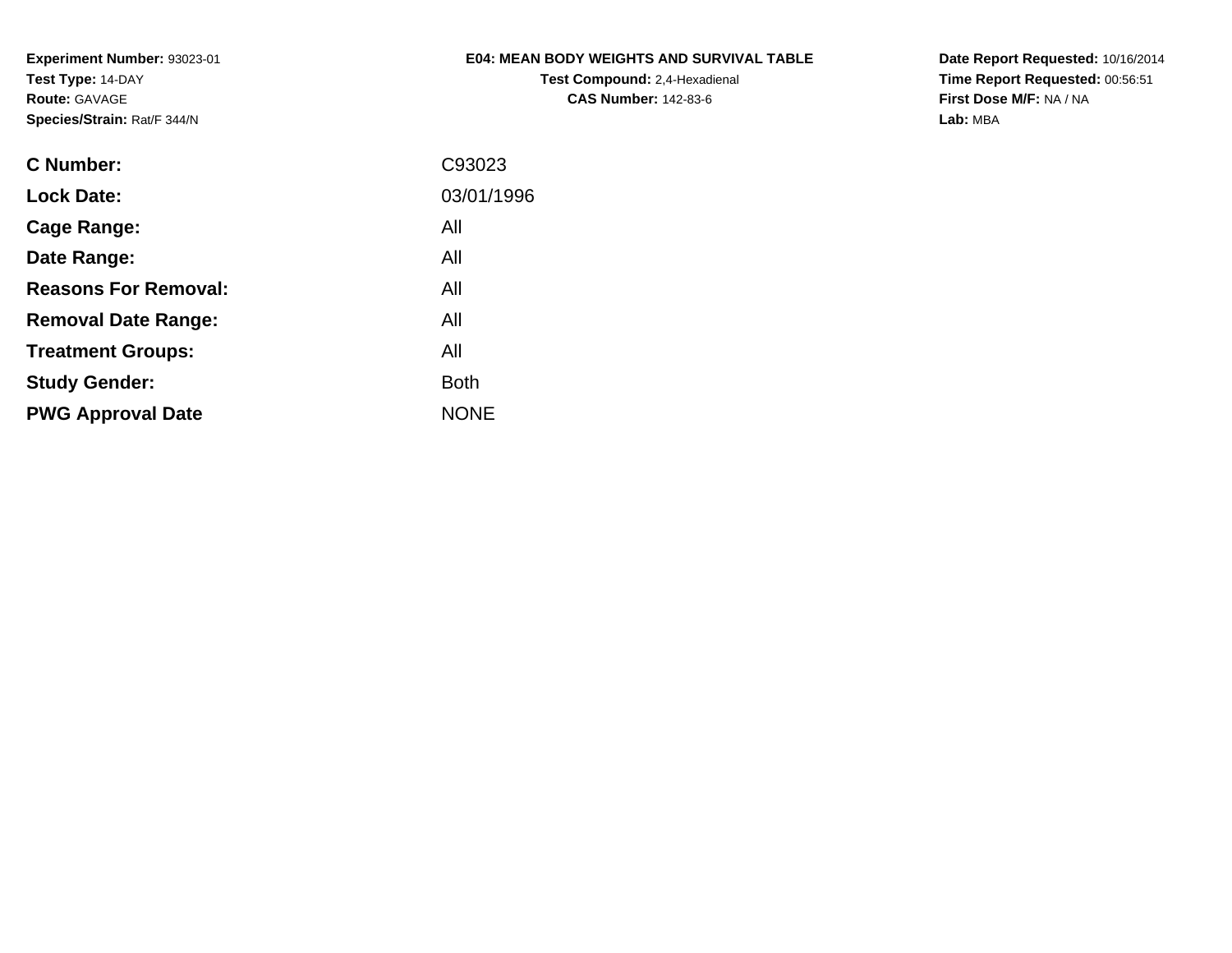#### **E04: MEAN BODY WEIGHTS AND SURVIVAL TABLE**

## **Test Compound:** 2,4-Hexadienal **CAS Number:** 142-83-6

**Date Report Requested:** 10/16/2014**Time Report Requested:** 00:56:51**First Dose M/F:** NA / NA**Lab:** MBA

### **MALE**

| <b>DAY</b>                | 0.0   | <b>MG/KG</b> |       | <b>MG/KG</b><br>3.0 |             |       | <b>MG/KG</b><br>9.0 |   |       | 27.0 MG/KG          |   |
|---------------------------|-------|--------------|-------|---------------------|-------------|-------|---------------------|---|-------|---------------------|---|
|                           | WT(g) | N            | WT(g) | % OF CNTL N         |             |       | $WT(g)$ % OF CNTL N |   |       | $WT(g)$ % OF CNTL N |   |
|                           | 93.2  | 5            | 94.8  | 101.8               | $5^{\circ}$ | 91.0  | 97.7                | 5 | 92.8  | 99.5                | 5 |
| 8                         | 132.5 | 5            | 133.8 | 101.0               | 5           | 131.0 | 98.9                | 5 | 132.5 | 100.0               | 5 |
| 17                        | 174.6 | 5            | 180.6 |                     | 5           | 177.8 |                     | b | 176.5 |                     | 5 |
| <b>TERM</b><br><b>SAC</b> | 174.6 | 5            | 180.6 | 103.4               | 5           | 177.8 | 101.9               | 5 | 176.5 | 101.1               | 5 |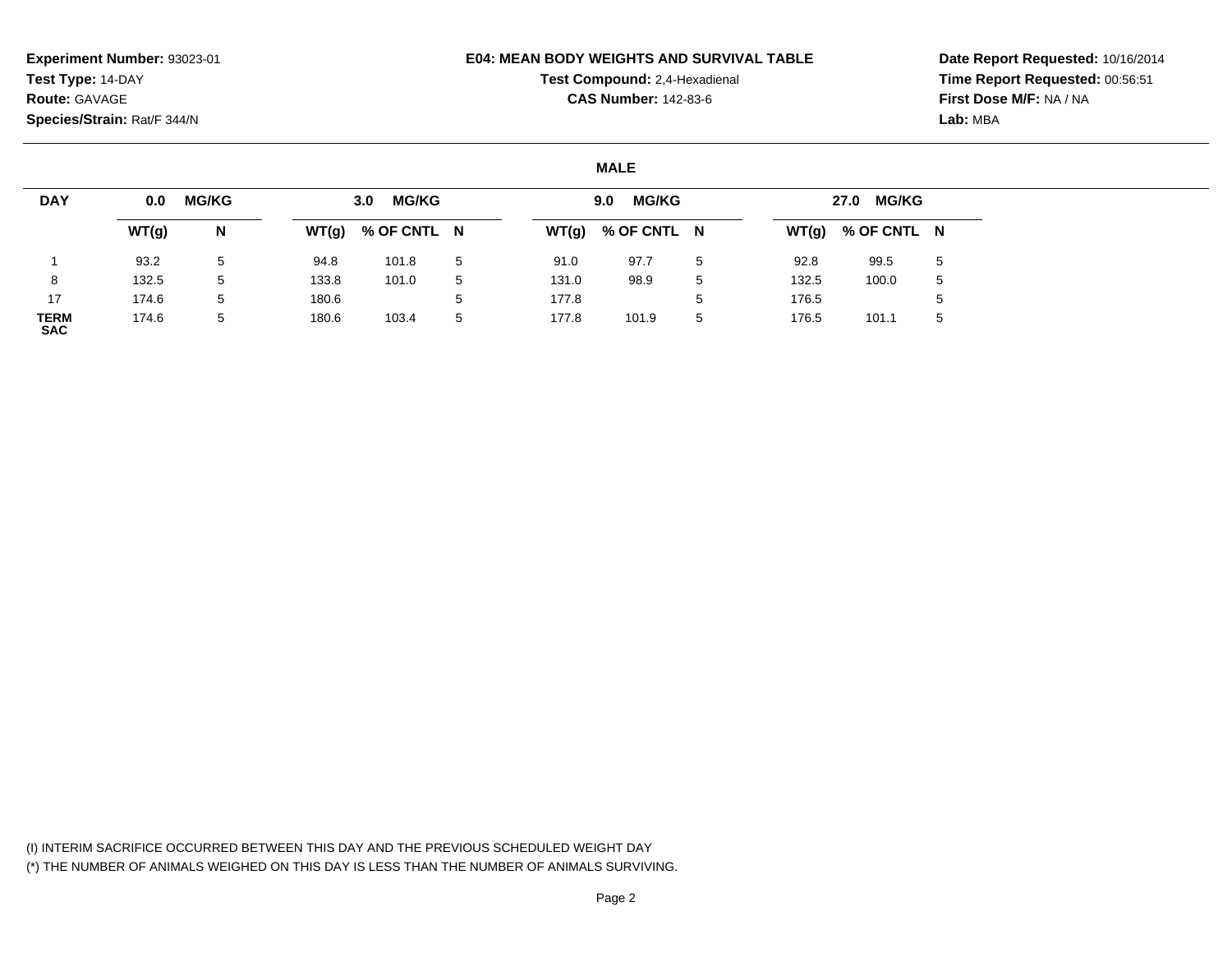### **E04: MEAN BODY WEIGHTS AND SURVIVAL TABLE**

**Test Compound:** 2,4-Hexadienal **CAS Number:** 142-83-6

**Date Report Requested:** 10/16/2014**Time Report Requested:** 00:56:51**First Dose M/F:** NA / NA**Lab:** MBA

#### **MALE**

| <b>DAY</b>          |       | MG/KG<br>80.0       |             |       | 240.0 MG/KG |    |
|---------------------|-------|---------------------|-------------|-------|-------------|----|
|                     |       | $WT(g)$ % OF CNTL N |             | WT(g) | % OF CNTL N |    |
|                     | 92.8  | 99.5                | 5           | 92.2  | 98.9        | -5 |
| 8                   | 130.4 | 98.5                | 5           | 118.1 | 89.1        | 2  |
| 17                  | 176.0 |                     | $5^{\circ}$ | 144.8 |             |    |
| <b>TERM<br/>SAC</b> | 176.0 | 100.8               | 5           | 144.8 | 82.9        | 2  |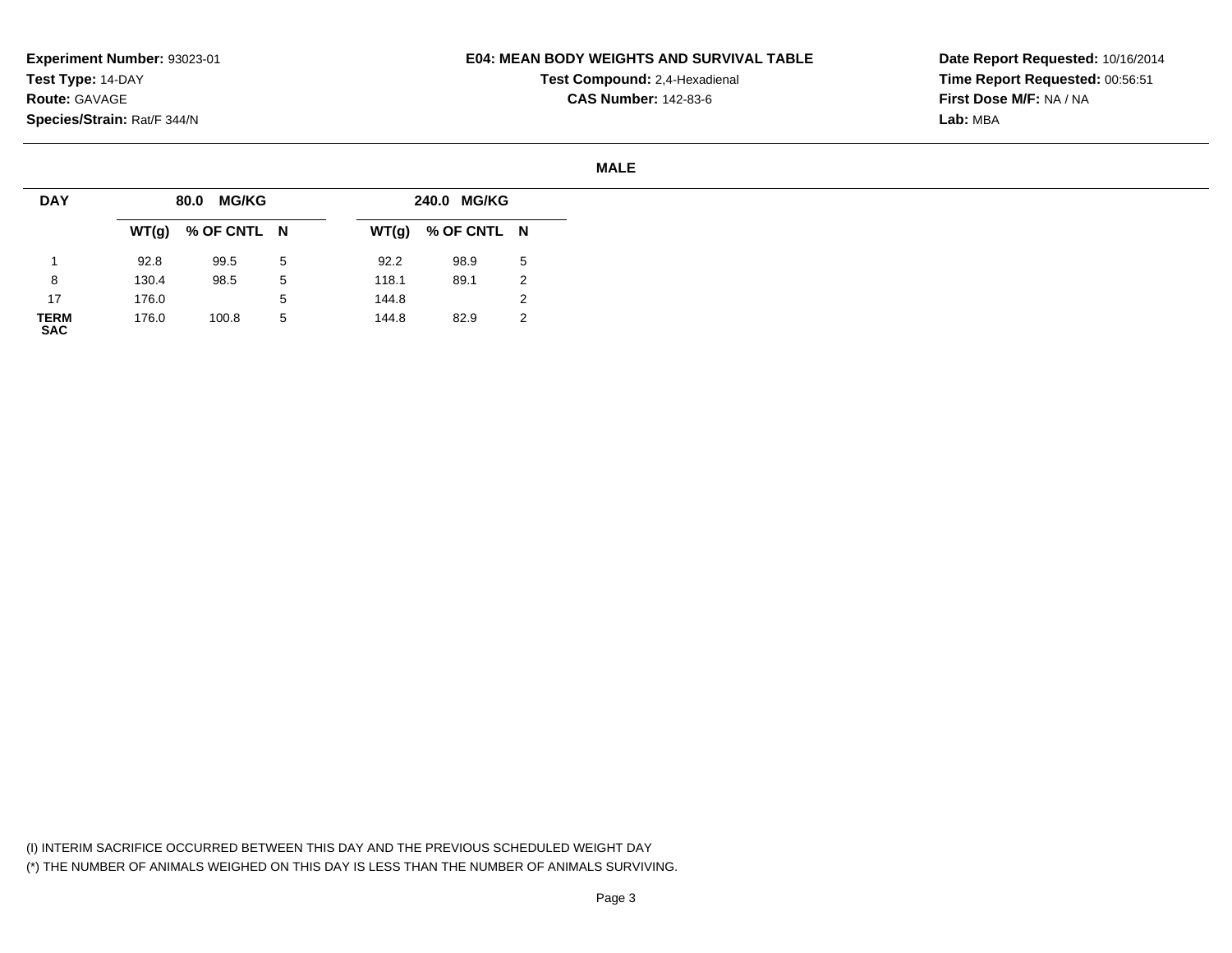### **E04: MEAN BODY WEIGHTS AND SURVIVAL TABLE**

**Test Compound:** 2,4-Hexadienal **CAS Number:** 142-83-6

\*\*\*END OF MALE DATA\*\*\*

**Date Report Requested:** 10/16/2014**Time Report Requested:** 00:56:51**First Dose M/F:** NA / NA**Lab:** MBA

(I) INTERIM SACRIFICE OCCURRED BETWEEN THIS DAY AND THE PREVIOUS SCHEDULED WEIGHT DAY(\*) THE NUMBER OF ANIMALS WEIGHED ON THIS DAY IS LESS THAN THE NUMBER OF ANIMALS SURVIVING.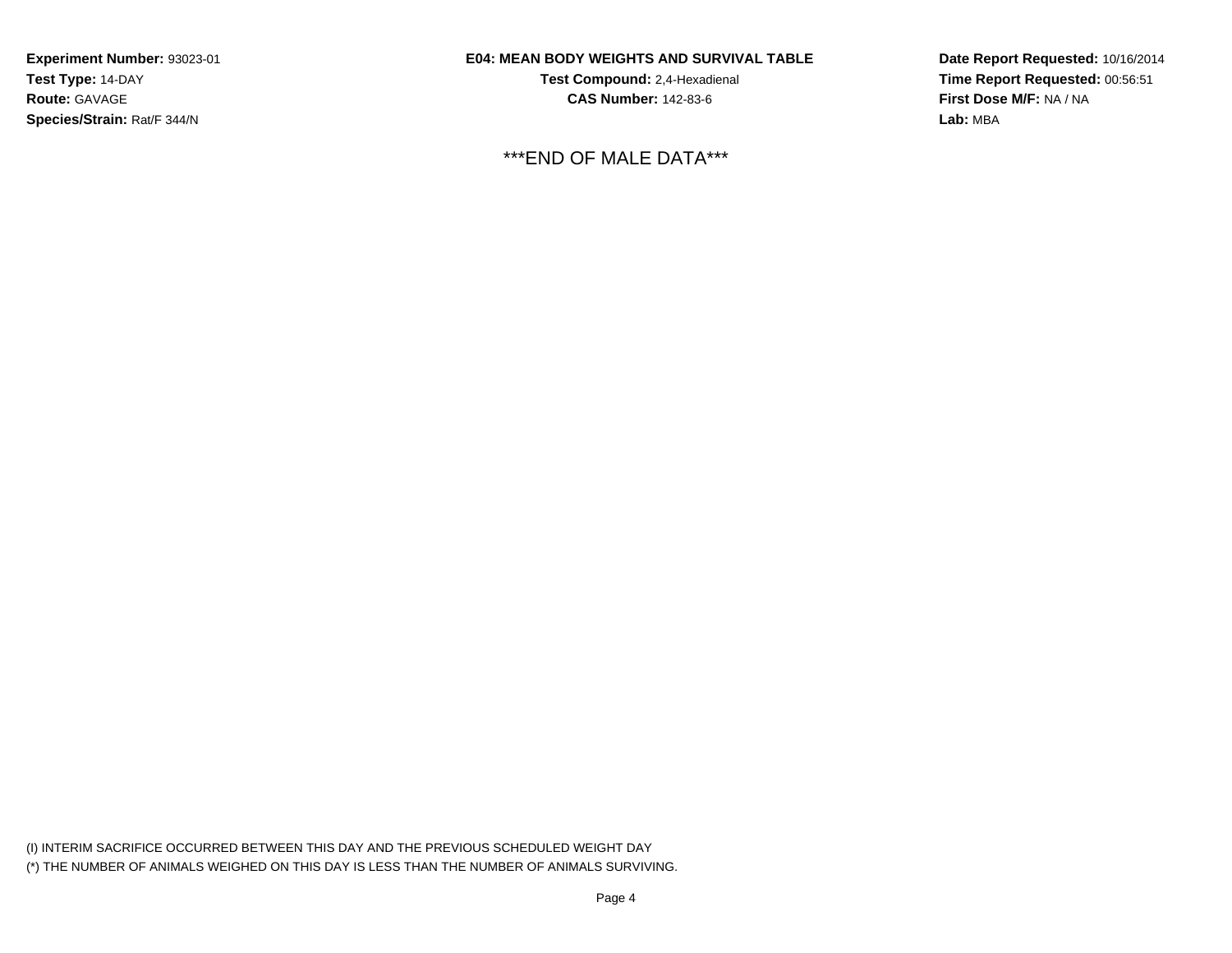#### **E04: MEAN BODY WEIGHTS AND SURVIVAL TABLE**

## **Test Compound:** 2,4-Hexadienal **CAS Number:** 142-83-6

**Date Report Requested:** 10/16/2014**Time Report Requested:** 00:56:51**First Dose M/F:** NA / NA**Lab:** MBA

### **FEMALE**

| <b>DAY</b>                | 0.0   | <b>MG/KG</b> |       | <b>MG/KG</b><br>3.0 <sub>1</sub> |             |       | <b>MG/KG</b><br>9.0 |        |       | 27.0 MG/KG          |   |
|---------------------------|-------|--------------|-------|----------------------------------|-------------|-------|---------------------|--------|-------|---------------------|---|
|                           | WT(g) | N            | WT(g) | % OF CNTL N                      |             |       | $WT(g)$ % OF CNTL N |        |       | $WT(g)$ % OF CNTL N |   |
|                           | 85.1  | 5            | 88.7  | 104.3                            | -5          | 87.6  | 103.0               | 5      | 86.8  | 102.1               | 5 |
|                           | 109.0 | 5            | 111.7 | 102.5                            | 5           | 110.5 | 101.4               | 5      | 109.0 | 99.9                | 5 |
| 17                        | 130.6 | 5            | 134.4 |                                  | $5^{\circ}$ | 133.4 |                     | Е<br>N | 129.7 |                     |   |
| <b>TERM</b><br><b>SAC</b> | 130.6 | 5            | 134.4 | 102.9                            | 5           | 133.4 | 102.2               | 5      | 129.7 | 99.3                | ১ |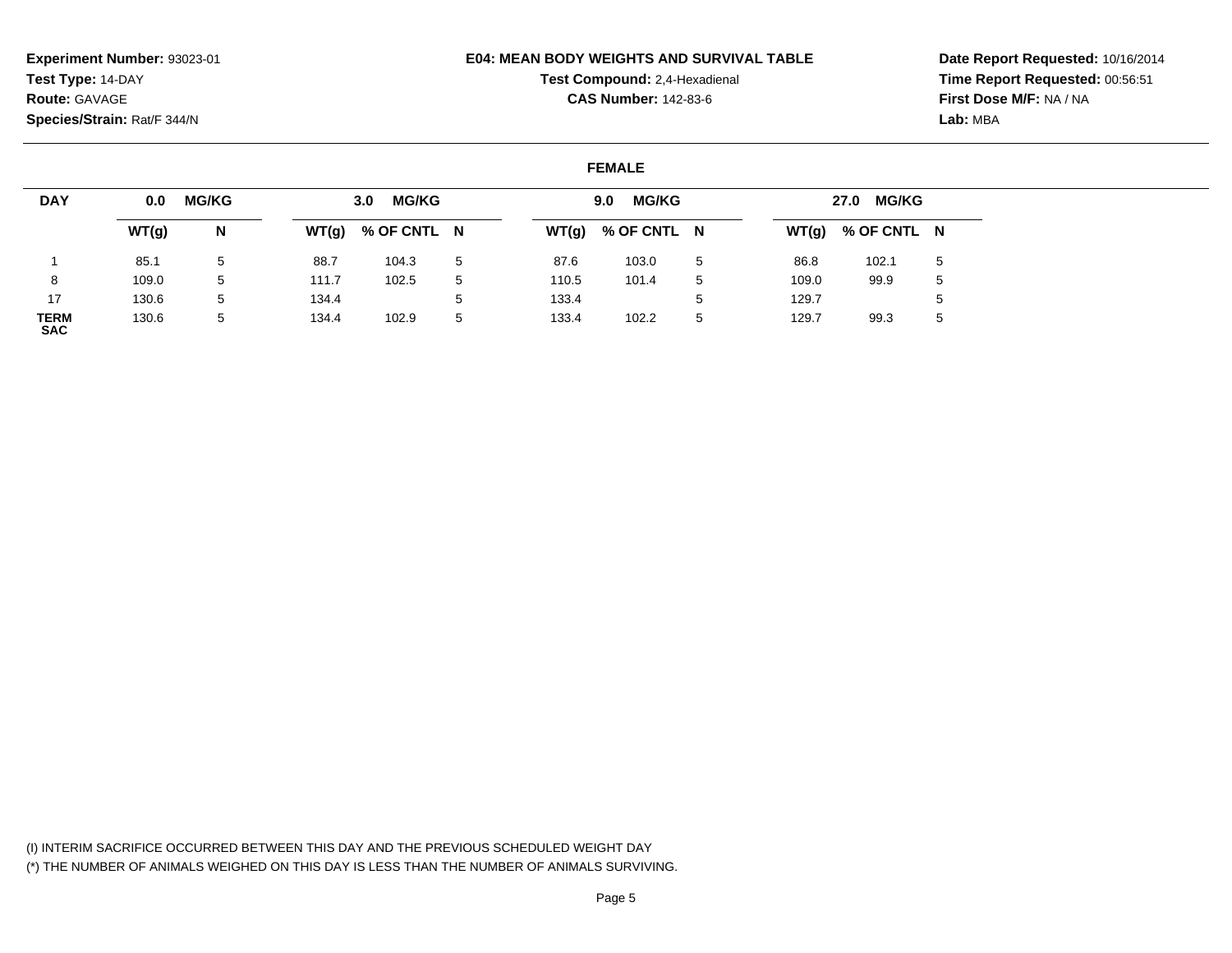### **E04: MEAN BODY WEIGHTS AND SURVIVAL TABLE**

**Test Compound:** 2,4-Hexadienal **CAS Number:** 142-83-6

**Date Report Requested:** 10/16/2014**Time Report Requested:** 00:56:51**First Dose M/F:** NA / NA**Lab:** MBA

#### **FEMALE**

| <b>DAY</b>          |       | <b>MG/KG</b><br>80.0 |   |       | 240.0 MG/KG |   |
|---------------------|-------|----------------------|---|-------|-------------|---|
|                     |       | $WT(g)$ % OF CNTL N  |   | WT(g) | % OF CNTL N |   |
|                     | 87.2  | 102.5                | 5 | 87.5  | 102.8       | 5 |
| 8                   | 109.7 | 100.6                | 5 | 101.1 | 92.7        | 3 |
| 17                  | 131.1 |                      | 5 | 119.9 |             | ∠ |
| <b>TERM<br/>SAC</b> | 131.1 | 100.4                | 5 | 119.9 | 91.8        | 2 |